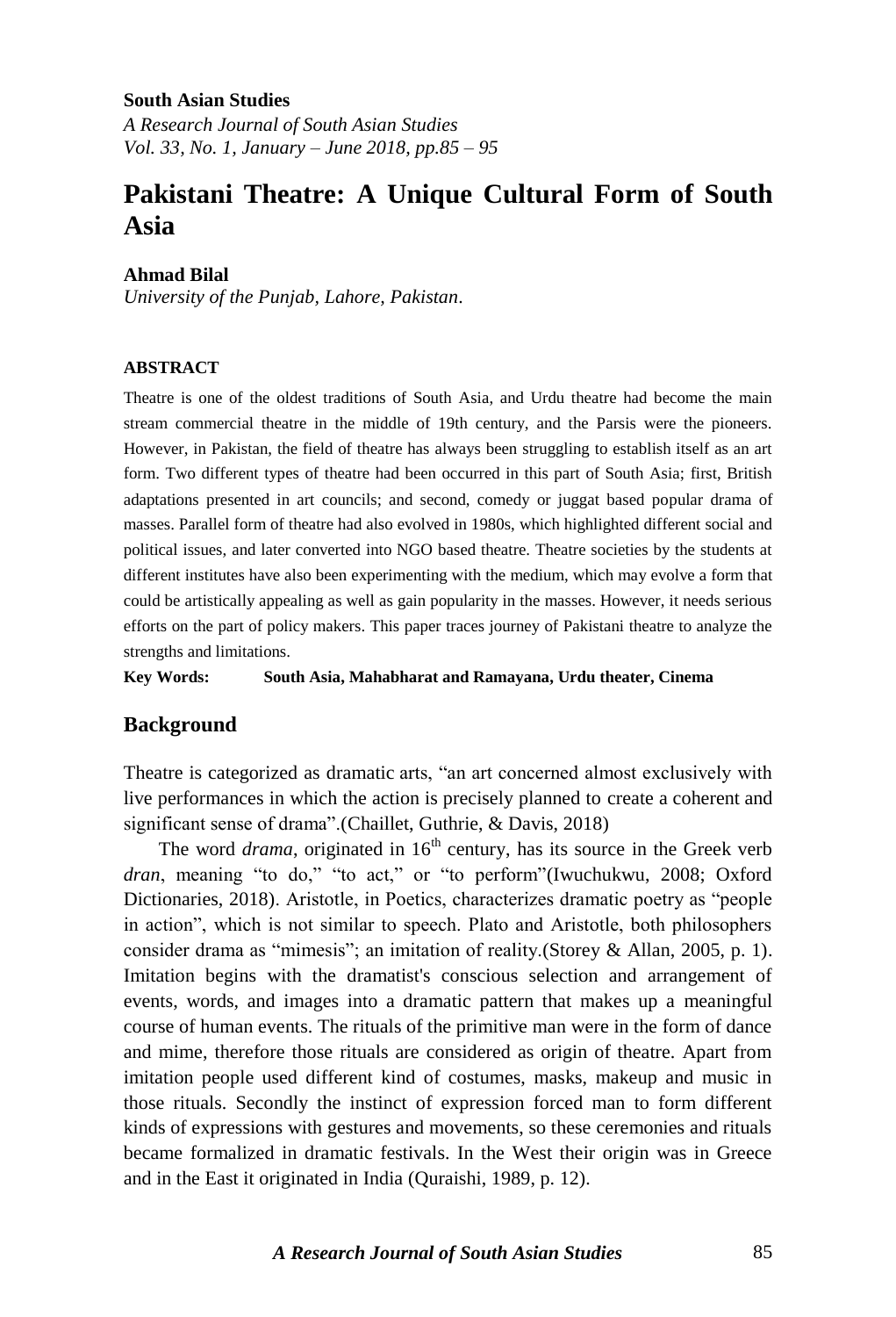Theatre in South Asia may have originated as early as the  $5<sup>th</sup>$  to  $3<sup>rd</sup>$ century BC and was influenced by the Hindu religion. Hindus have great literature in the form of their Sanskrit epics, [Mahabharata](http://encarta.msn.com/encyclopedia_761559384/Mahabharata.html) and [Ramayana](http://encarta.msn.com/encyclopedia_761567508/Ramayana.html) and these were the major sources for early Sanskrit scriptwriters. Hindu religion had understood theatreas a part of the holy knowledge, and most of its rituals and prayer methods have originated from some basic forms of performing arts (Banham, 2000, p. 472).Main source for establishing the character of Sanskrit tradition of drama in ancient India is the *Natyasastra* (The Science of Dramaturgy), a Sanskrit handbook probably completed sometime around AD 200. It covers the basics in drama, dance, acting, costume, and makeup. Ancient tradition of theatre is linked to **Bh**anta<sup>1</sup>, as chapter one explains that Indira<sup>2</sup> asked Brahama<sup>3</sup> to create a form of entertainment that could be seen as well as heard. Thus,Brahama created the form of drama (*natya*) through meditation and recommended it as fifth *Veda<sup>4</sup>* , and assigned the duty of acting toBhārata and his sons, and also taught them the intricacies of the art (Banham, 2000, p. 472; Britannica, 2018). Theatre is the most sacred art descended directly from Brahama to human beings.

Sanskrit theatre was performed to celebrate important religious occasions like coronations, birth of children or victory in a battle. The *Natyasastra* calls performances as a visual sacrifice and clearly identifies it as a sacred art. Hundreds of plays were written from the  $1<sup>st</sup>$  century to the  $10<sup>th</sup>$  century AD. *Shakuntala*, written in the late  $4<sup>th</sup>$  or early  $5<sup>th</sup>$  century AD by [Kalidasa](http://encarta.msn.com/encyclopedia_761574484/Kalidasa.html) who is a court poet and dramatist, is considered to be the finest of all Sanskrit dramas, which was based on a chapter from the *Mahabharata*, it narrates a love story with insight and sympathy(Banham, 2000, p. 474; Viswanathan, 2011).

Sanskrit drama was emotion dominated which roused sentiments (*rasa*) in the audience. It worked as a model of ideal human behavior and had its own aesthetic theory. *Natyasastra* divided the human experiences into eight basic sentiments erotic, comic, gloomy, furious, courageous, horror, hateful, and marvellous (Banham, 2000, p.476). South Asian theatre is a blend of music, dance, mime, formalized spoken language, and scenes. Here dancing and acting are part and parcel of each other; thus, the word "repertoire" is used to cover the performer's skills, that means a whole range of dancing, singing, expressing, simulating and impersonating (Gargi, 2015). The Sanskrit plot was normally full of emotions and sensations but always ended on a happy note (victory of virtue). Even a tragedy play did not end with its tragic note, but continued a little longer to recreate hope and happiness. The contentment of the audience could be a reason behind this extension in the plots (Tāj, 1969, p. 12).

<u>.</u>

<sup>&</sup>lt;sup>1</sup>It is the name of a prophet in Hindu religion and also the name of the first tribe of India.

 $2$  King of the gods in Hindu religion

<sup>&</sup>lt;sup>3</sup> The creator-god in Hindu religion

<sup>&</sup>lt;sup>4</sup> The oldest Hindu literature in oral form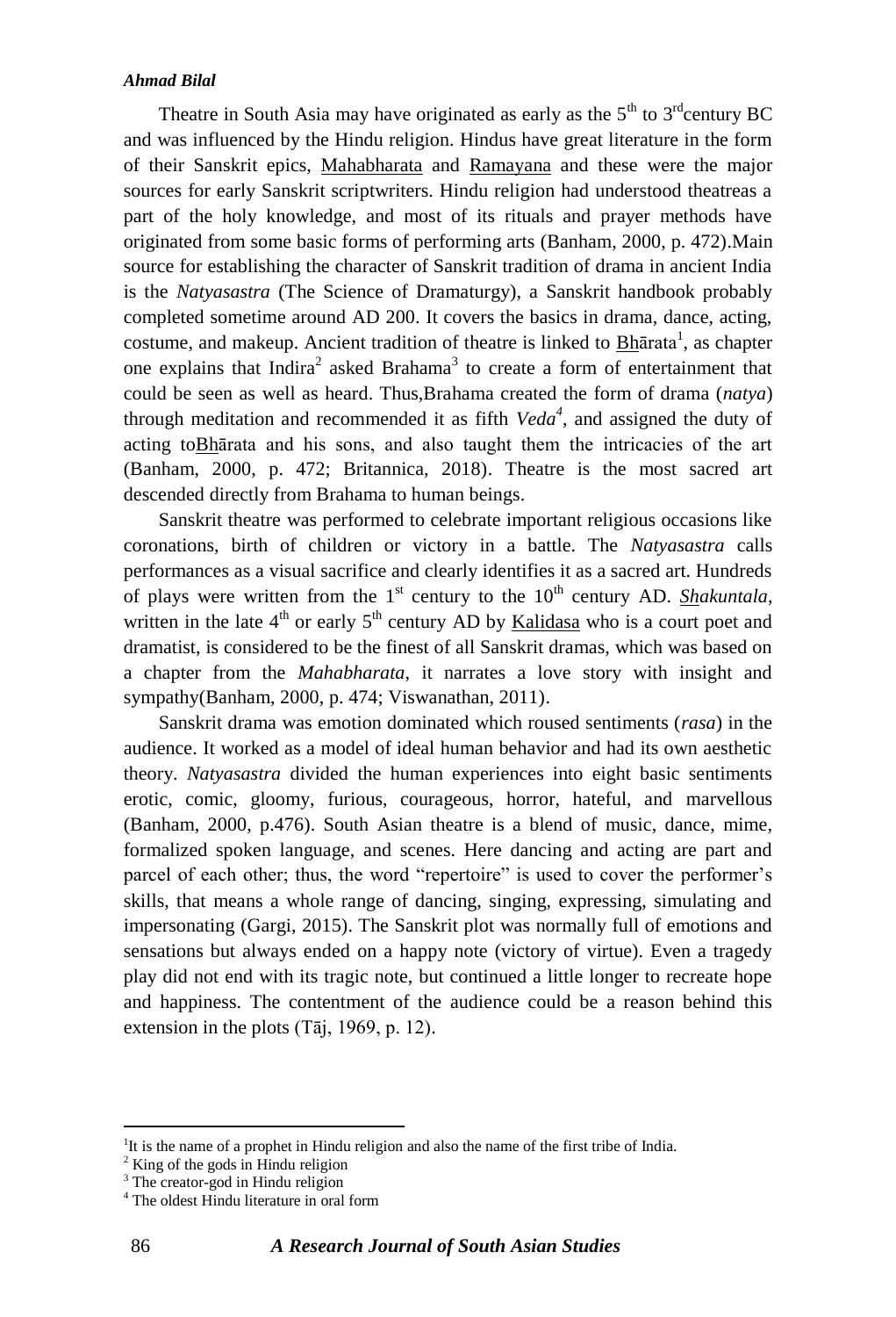# **Urdu Theatre**

Urdu theatre, compare to Sanskrit drama, is a relatively new phenomenon, and considered to be modern Indian theatre(Jālībī, 1989; Tāj). Urdu plays had not taken any direct inspiration from Sanskrit tradition. Urdu play was taking birth and achieving its peak while the Sanskrit drama was declining and losing its popularity in masses, due to the lack of subject matters, repetition and increasing commercialism (Quraishi, 1989, p. 198). *Indrasabha* ("The Heavenly Court of Indra"), written by the poet Agha HasanAmanat, was produced in 1855 is considered to be the first Urdu play (Gargi, 2015). *Indrasabha* was an inspiration from the theatrical techniques evolved by Wajid Ali Shah, who himself, was an expert *kathak* dancer, composer and had written about the practical aspects of performing arts (Ansari, 2014). Indeed, Urdu drama has a strange history due to the political and socio-economic conditions of India. Urdu drama was flourishing at a time when great Mughal dynasty was declining. Wajid Ali Shah was also titled as last king in India (Jones, 2018). Thus, Urdu theatre, as a form of art was badly neglected and was never able to reach its peak. Urdu drama hardly has an age of hundred years (it also includes the period of Lucknow's*Inder-Saba*<sup>5</sup>), and during these hundred years drama started, flourished and ended(Quraishi, 1989, p. 199). Urdu had become the main language of the northern side of the subcontinent, which had made it a medium of main stream commercial theatre, and the Parsis

were the pioneers, and had been doing theatre from 1873 to 1935 (Gargi, 2015).Firstly, thelocal tradition of Rās-Līlā<sup>6</sup>, Rahs<sup>7</sup>, Naqālī<sup>8</sup>, BhāgatBāzi<sup>9</sup> and Mujr $\bar{a}^{10}$ , along with DāstānGu'<sup> $11$ </sup>had worked as inspirations for Urdu theatre(Jālībī, 1989, p. 854). Apart from these mimicry of Bhaands, puppets, Swang, and Islamic poetry had their impact on the form of Parsi Theatre(Rehmani, Urdu Drama ka Irtaqa, 2006).Secondly, visiting troupes from England, which performed mostly Shakespeare"s plays oradaptations of British dramas in colleges, had inspired Parsi theatre. Most of the Parsi scripts were an adaptations of British dramas. For example; *SufaydKhūn* ("White Blood"), by Agha Hashr (1876–1935), was an adaptations of *King Lear,* and *Khūn-e Nāḥaq* ("The Innocent Murder") was modelled on *Hamlet* (Rehmani, Agha Hashr kay Dramay, 1987). Moreover, the backdrops, box like sets, costumes, makeup, lighting, subject matters and even the direction of theatre(Banham, 2000). Indeed, in the shape of Urdu drama, a huge set of skills, paradigms and facets were playing their role in shaping the modern theatre.

Modern understanding and imagination about drama and its presentation was evolved, in subcontinent,with Parsi theatrein three big cities of the Sub-continent

<u>.</u>

<sup>&</sup>lt;sup>5</sup>It has been considered as first ever theatre drama in Urdu language written by Amanat.

 $^6$  Cosmic Dance based on the stories of Hindu god Krishna and the Gupīs.

<sup>&</sup>lt;sup>7</sup> Play based on the old epics with a blend of music and dance.

<sup>8</sup> Imitation

 $^9$  Local form of comedy play with the blend of slapstick and improvisation.

<sup>10</sup> Commercial Dance

<sup>&</sup>lt;sup>11</sup> Art of storytelling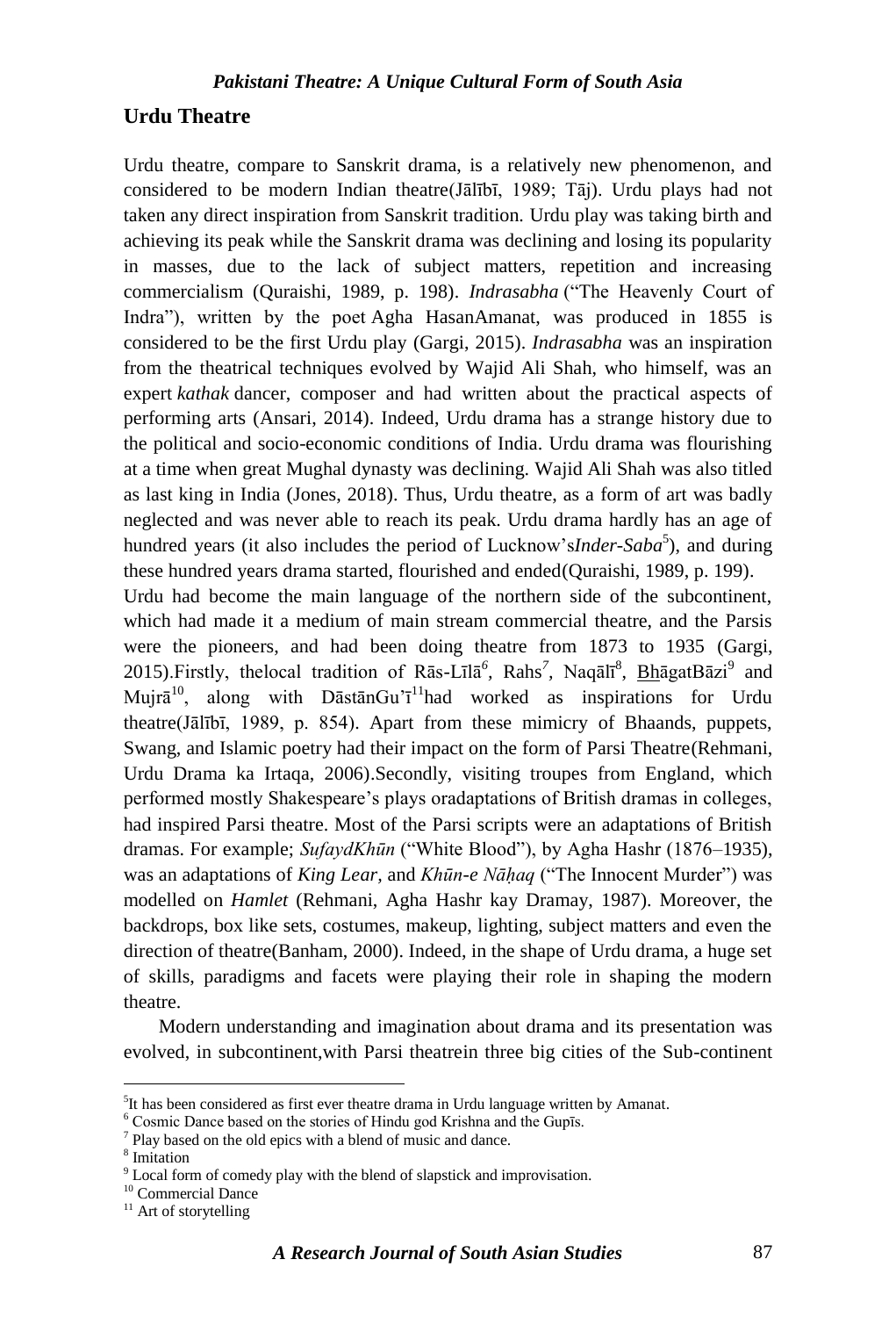namely Kolkata, Chenai, and Mumbai(Tāj, 1969, p. 7). The existence and growth of theatre in these urban centers was due to the British presence in these cities. LaterParsi producers like PestonjiFramji and KhurshidjiBalliwalla, developed a form of theatre known as Pārsi musical.After 1880, RaunaqBanārsi, MiānZarīf, VināyakPrasādTālib, Ahsan Lucknāwi, Narā"inPrasādBītāb and ĀghaHashrwrote plays for Pārsi musicals of the Victorian Theatrical Company, the Alfred Company and the New Alfred Company(Banham, 2000, p. 748). Most of these groups were evolved and performed in Lahore and Mumbai.

Parsi theatre, no doubt, had adopted Urdu, due to the commercial reasons. The commercial aspect; to spend less and earn more, can be observed in the compromises made on the production of these plays, as most of these were staged in temporary structures, with inappropriate stage settings and played with unsuitable cast. For example; one of the dramas;*"AlāDīnkāchīrāgh" <sup>12</sup>* by a Pārsi musical company, a temporary stage setup near Mayo Hospital, Lahore was arranged. Though the play was in Urdu language, the stage was set in European manner, stage lighting and acoustics were insufficient, and only one female was performing in the show (Tāj, 1969, p. 278). Another reason of ordinariness in theatre was the political and social unrest between the  $10<sup>th</sup>$  and  $15<sup>th</sup>$  centuries, particularly in northern India. Theatre no longer flourished in those areas where Islam<sup>13</sup> became the state religion, as religion did not permit it, so with the advent of 10<sup>th</sup> century a relatively dark period began in the history of Indian theatre (Banham, 2000, p. 476).

## **Independence**

Lahore, even before Independence in 1947, had been established as a cultural hub of all the performing arts and theatrical activities in the Punjab. Punjab"s tradition of theatre which varied from comedy to tragedy and mimes to musical operas, and more. Folk theatre in the form of *tamāshah, swāng and nawtānkī* had been practiced in rural Punjab, whilst DāstānGu"ī (storytelling) and puppetry had also been established forms. Storytelling, usually presented as a collage of singing and instrumental music. It is an ancient art in which the storytellers spin their tales, by using different rhythms, methods of expression and quality of voice. Folk stories like Hīr, MīrzaSahībān were fine examples of musical story telling based on traditional folk rhythms(Prvaiz, 1987).

After the independence, in 1947, not even a single Pakistani government had shown their interest in local theatre; thus theatre had to struggle for survival. One of the main reasons is rooted in the official political ideology of newly made country, which was constructed on the model of some Muslim state as opposite to the characteristics of a Hindu state (Egan, 2002; Gauhar, 2017; Jalibi, 1984;

1

<sup>&</sup>lt;sup>12</sup> A story from the famous "AlifLaila"

<sup>&</sup>lt;sup>13</sup>This is in the view of writer, as the Art & Architecture of Mughals isnarrating the other side of the story.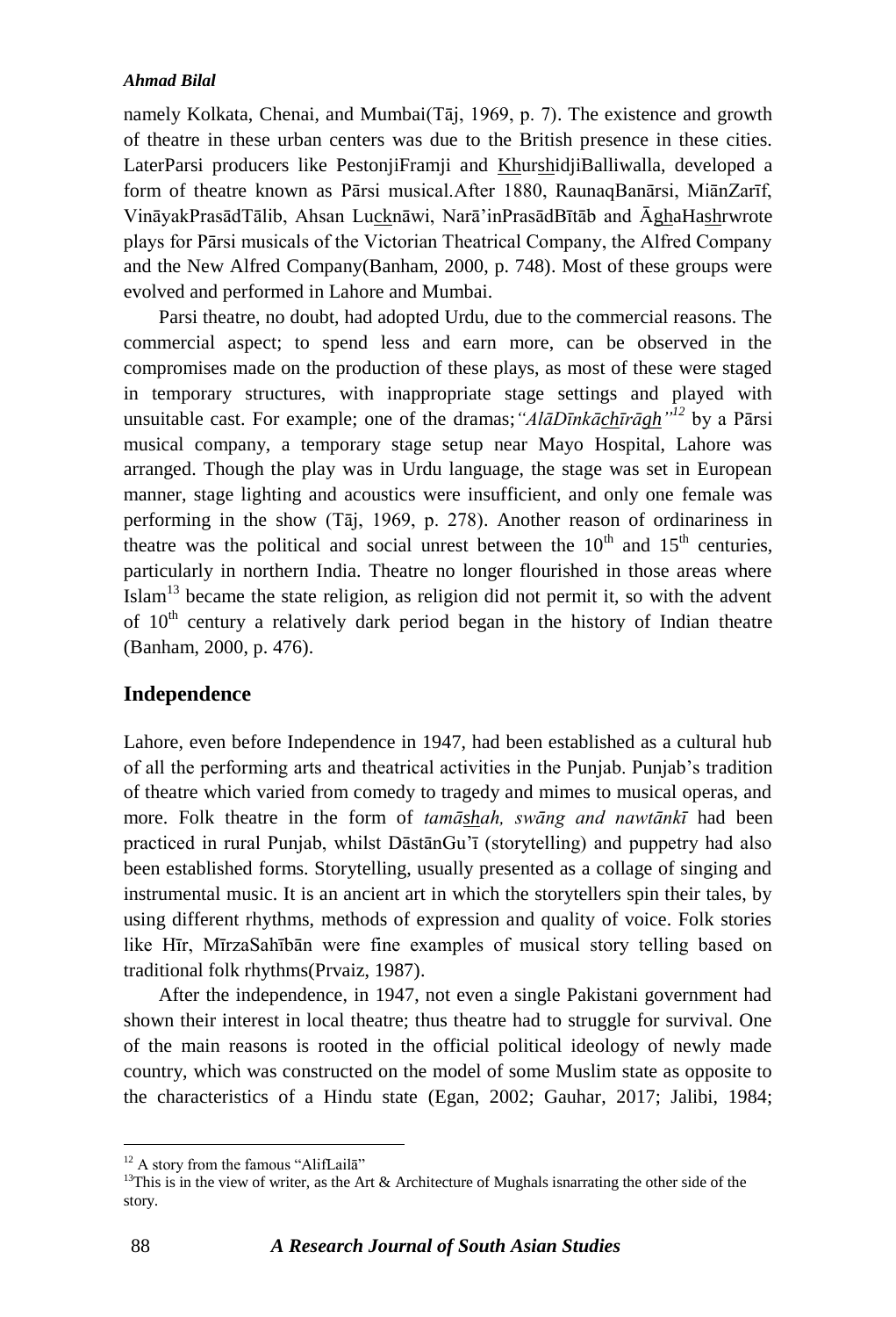Talbot, 1998). Pakistani Muslims had to form their own distinctive identity, which should be aligned to the Pakistan"s political ideology; thus, the policymakers, form the very beginning, had to reject the elements which were adopted or appreciated by Indian Governments. This has created a paradoxical situation for the arts, crafts and cultural forms in the country, as most of the cultural elements, for instance; theatre, dance, acting, and music, have been considered as part of Hindu traditions.

A division can be further observed in this part of South Asia, as two different types of theatre had appeared, after partition. First, the established tradition of western theatre had been continued at the educational institutes and the art councils and formed the dominant culture of Pakistan"s theatre. Initially, it was identified with western plays and their adaptations, while in the 1960s and 1970s a few of the individuals had also crafted original scripts. Although this kind of theatre had captured the elite audience, it was not successful enough to engage middle and lower-middle classes (Bhatti 2012). Second; musicals, comedy or *juggat*<sup>14</sup>based on folk tradition of drama. Jalibi mentions a divide between aristocracy and uneducated masses, as former were leaning towards western culture, whilst later were positioning themselves with indigenous art(Jalibi, 1984, p. 1). Indigenous theatre, popular or folk, reconfirms the class divide, as it flourished outside the art councils and survived by transforming itself into travelling theatre (Bhatti, 2012; Pamment, 2017).

Cinema, a new medium, had occupied the space of theatre. The authorities were also interested in the role big screen to set the national agendas. Colonial rulers, as well as later establishments, preferred cinema over theatre, due to the possibility of centralized control over the releasing content to maintain hegemonic dominance and to spread the ideology of the ruling elite(McMillin, 2007). Agha Nasir (2012), in an interview with the researcher, reveals that the theatre performances were converted onto celluloid and theatre houses had been altered into cinema halls. The detestation for the indigenous arts in the colonial times had its impact on the post-colonial theatre, as dignified families did not allow their females to perform in a local theatre, whilst they felt prestige by participating in the English language plays and Imperial theatre (Bhatti, 2012).

# **Parallel Voices**

1

Zia"s regime had further widened the divide, between the theatre of elite and the drama for the masses, as the cultural activities were under strong scrutiny. The scripts had been censored and that had paved the way for private theatre in hotels, and in provisionally altered cinema halls. The poetry of Faiz Ahmad Faiz, JoshMalihabadi, Habib Jalib and Ahmad Faraz, was banned on national platforms, and only a few venues, such as Karachi Press Club (KPC), which was called "enemy territory" by the ruler's representatives, allowed the revolutionary voices

<sup>14</sup>This kind of theatre is similar to the tradition of slapstick comedy, like *Punch and Judy*, with lots of improvisations and adlibs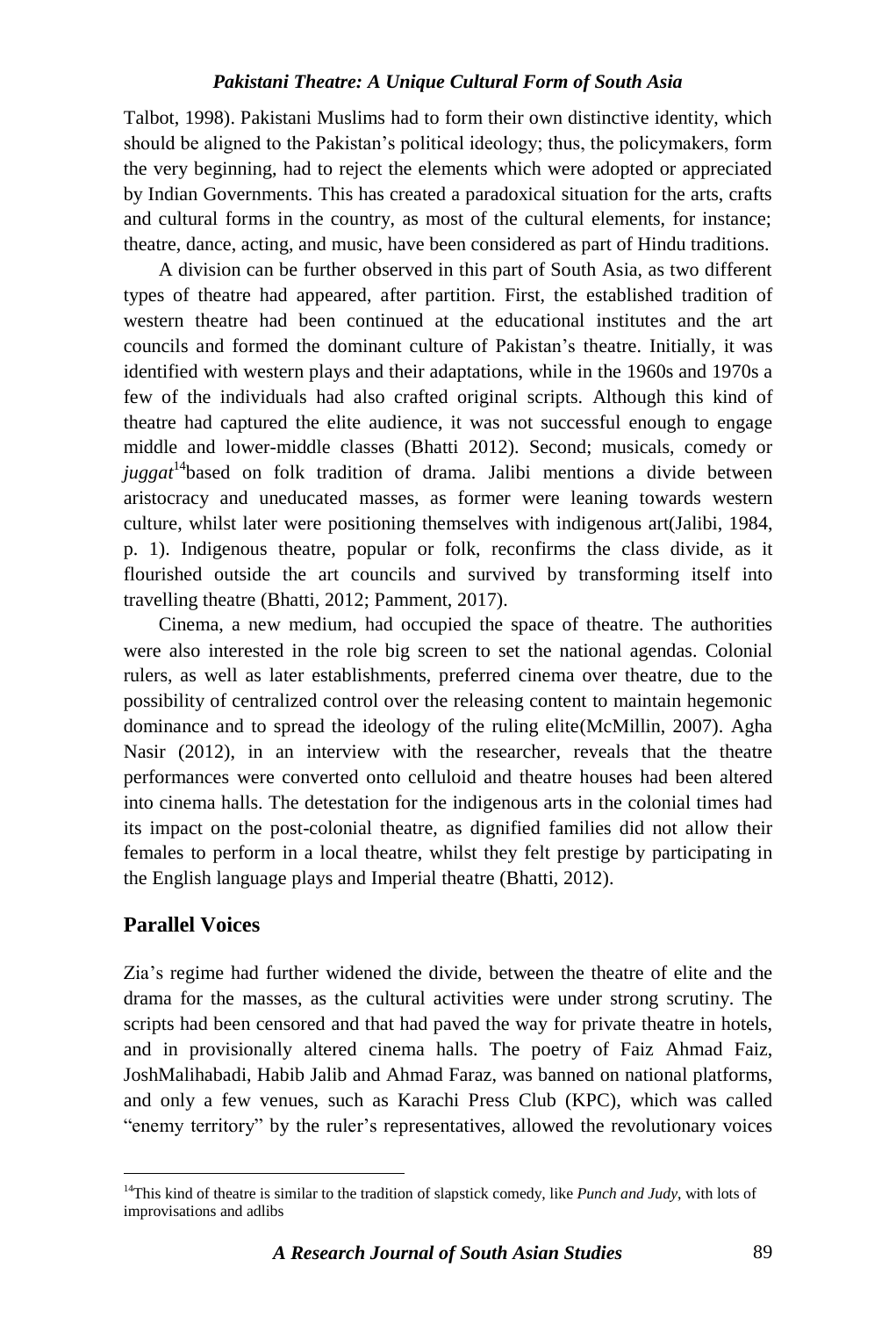(Abbas, 2012). Thus, most of the serious practitioners of institutional theatre had left the arts council to join television and other organisations for financial reasons, which had created a vacuum and damaged the field.

Naeem Tahir(2013) discloses, in an interview with the researcher, that strict censorship policy to control theatre scripts had obstructed the route of theatre and transformed it into a theatre of improvisation and adlibbing. A number of pages left empty in the script with only a name of any artist written, which mean the performer would be doing some act based on his/her own artistic ability. Thus, comedians with competence to perform one man shows and the theatre of *Juggat*had dominated the Punjabi popular theatre. For instance, Amanullah Khan, a performer, emerged as an icon of improvisational and superfluous adlib theatre. The success of Amanullah resembles to the triumph of Punjabi cinema star Sultan Rahi. Both these iconic performers have ordinary looks, which did not resemble to the traditionally acceptable standards of beauty; fair complexion, westernised looks and modern costumes. Certainly, the audience rejected the colonial legacy in the shape of these icons.

During General Zia-ul-Haq"s martial law another form of theatre, identified as "parallel<sup>15</sup> theatre movement" or "political theatre" or "street theatre", had been originated by Tehrik-e-Niswan and Ajoka in reaction to the "military-mullah-elite" interconnection in Pakistan (F. A. Khan, 2000; Mundrawala, 2009; Sengupta, 2014). Most of these theatre activists have been using theatrical means of production to highlight different social and political issues (Taylor et al., 2014). The parallel theatre in Pakistan was simultaneously emerging with the Movement for the Restoration of Democracy and the Women"s Action Forum; hence, most of the performances were directly in response to the policies of the government. For instance, *Dard Kay Faasley*/*Distances of Pain* (1981), by Tehrik-e-Niswan, highlights the suffering of women in times of national bigotry and extremism. *Juloos*/*Procession* (1984), an adaptation of Indian playwright BadalSircar"s*Michhil*/*Procession* (1972) by Ajoka, depicts state coercion against male citizens in metropolitan settings (Sengupta, 2014).

Juloos was not allowed to be performed in any of the theatrical spaces; hence, it was performed on a house lawn at Cantt, Lahore (S. Khan, 2014). Sircar formed the "third theatre", which is performed outside the proscenium stage by using minimal lighting, costumes and props, with an emphasis on physical movements rather than dialogue delivery (Mundrawala, 2009, p. 88). Thus, the technique and style helped Ajoka to perform in an informal space and also allowed a better relationship with the viewers (Khan 2014; Mundrawala 2009). "Political theatre", according to Mundrawala(2009, p.2), is a cultural practice which combines questioning, analysis and interference with a clear political agenda and demands an active audience; hence, it can contribute to the cultivation of social revolution. She relates the theatre of Tehrik-e-Niswan and Ajoka with the alternative theatre

1

<sup>&</sup>lt;sup>15</sup> Different 'parallel' theatre groups may sometimes be in conflict with each other on aesthetic values as well as on the issues of "language, agenda, and collaboration" (Sengupta, 2014).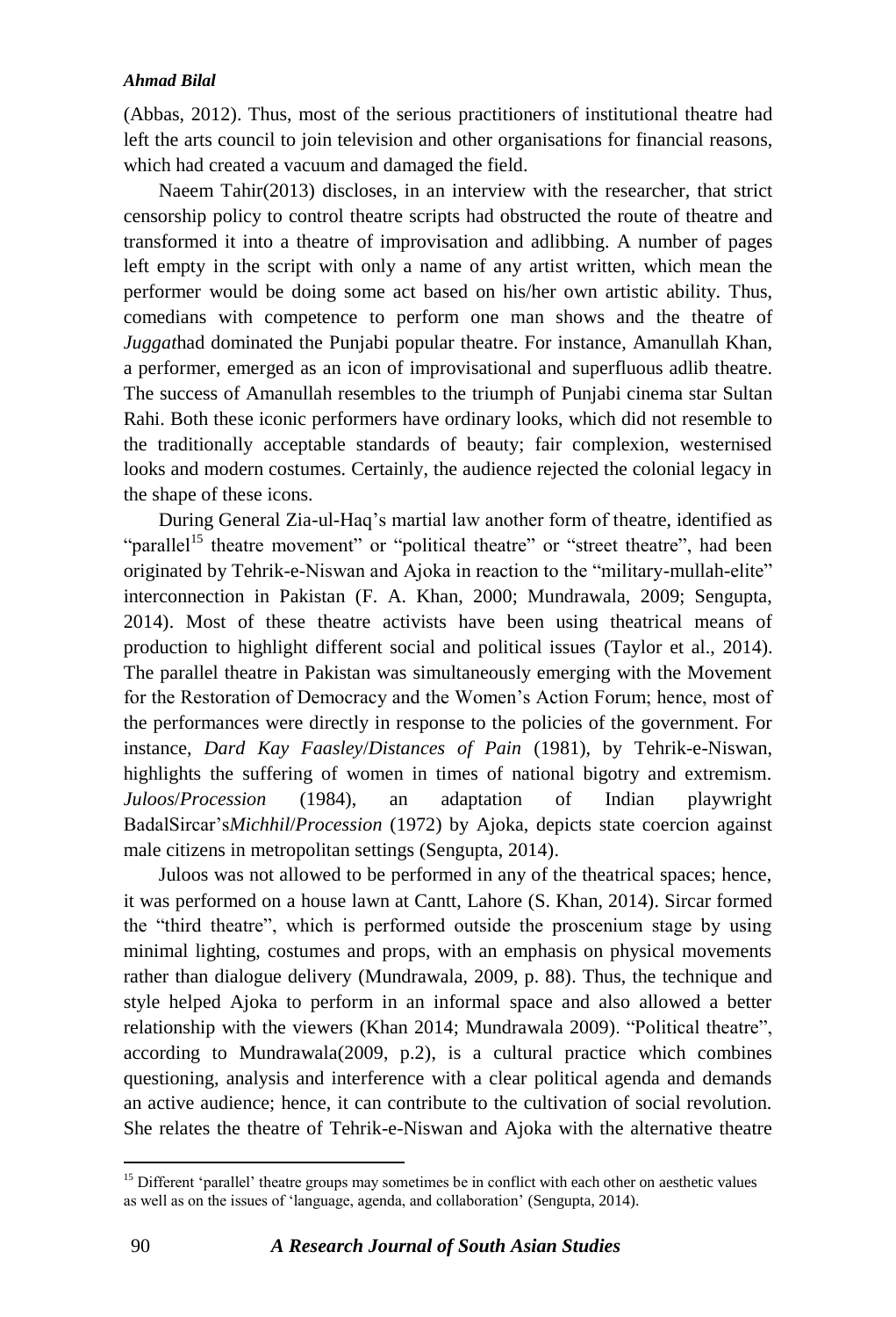in Britain (Mundrawala, 2009, p. 2). Baz Kershaw (1992) explains that this kind of theatre combines aesthetics with debate to appeal to an audience to create an opposition to the dominant cultural, social and political values. Kershaw uses Raymond Williams' description of "oppositional cultural forms", which are resistant to the conventional norms; however, in the case of the alteration in the power structures in a society, the oppositional culture can replace the dominant culture (Kershaw, 1992, p. 6).

Although Mundrawala(2009) seeks the character of alternative expression against the power of the dictator's rule in the early work of Tehrik-e-Niswan and Ajoka, she finds a shift in their later work, from volunteer and ideological, to one that has become a part of the dominant culture, because of the funding from the NGOs. She argues that NGO-based theatre and training organisations, such as the Interactive Resource Centre (IRC), which were shaped by the neoliberalisation in the 1990s, have influenced the growth of theatre groups; hence, the alternative theatre has been depoliticised and became a commodity by transforming its role from "self-directed activism to donor-driven activism" (Mundrawala, 2009, p. 1). She uses the term "repressive tolerance", that is to neutralise the political ideology and to strengthen the status quo, to work as resistant and dominant simultaneously (Mundrawala, 2009, p. 3).

The oppositional or alternative culture may have caused significant changes in the dominant culture; however, at the same time, it may have been incorporated into the dominant culture, as in a capitalist society it is almost impossible to challenge the dominant values, thus the alternative culture maybe included in the dominant form (Williams 1977). The alternative theatre of Pakistan, although having altered its route due to economic requirements, provides evidence that theatre, or any cultural form, can be continued as an oppositional force within the limited resources. The private places with organised and active audiences can be more functional within postcolonial societies; hence, with the availability of new and convergent media, similar performances can be made in the form of film, and can be distributed to a larger audience.

# **Youth Theatre**

1

Rafi Peer Theatre Workshop<sup>16</sup>, launched in 1970s to promote the local performing arts at the global platforms, had initiated a series of International and youth festivals, in 1992, covering almost every aspect of the creative industry, such as puppets, theatre, performing arts and film (culture 360.org, 2010; Taylor et al., 2014). These festivals have provided the opportunity to the drama societies to perform in front of varied audiences and have also offered exposure to the craft and technicalities of theatre along with the art of national and international practitioners, which had not been accessible in most of the public sector

<sup>&</sup>lt;sup>16</sup>The Rafi-Peer Theatre Workshop, a non-profit organization formed in 1974, is actively promoting Pakistani arts and culture in Pakistan as well as abroad.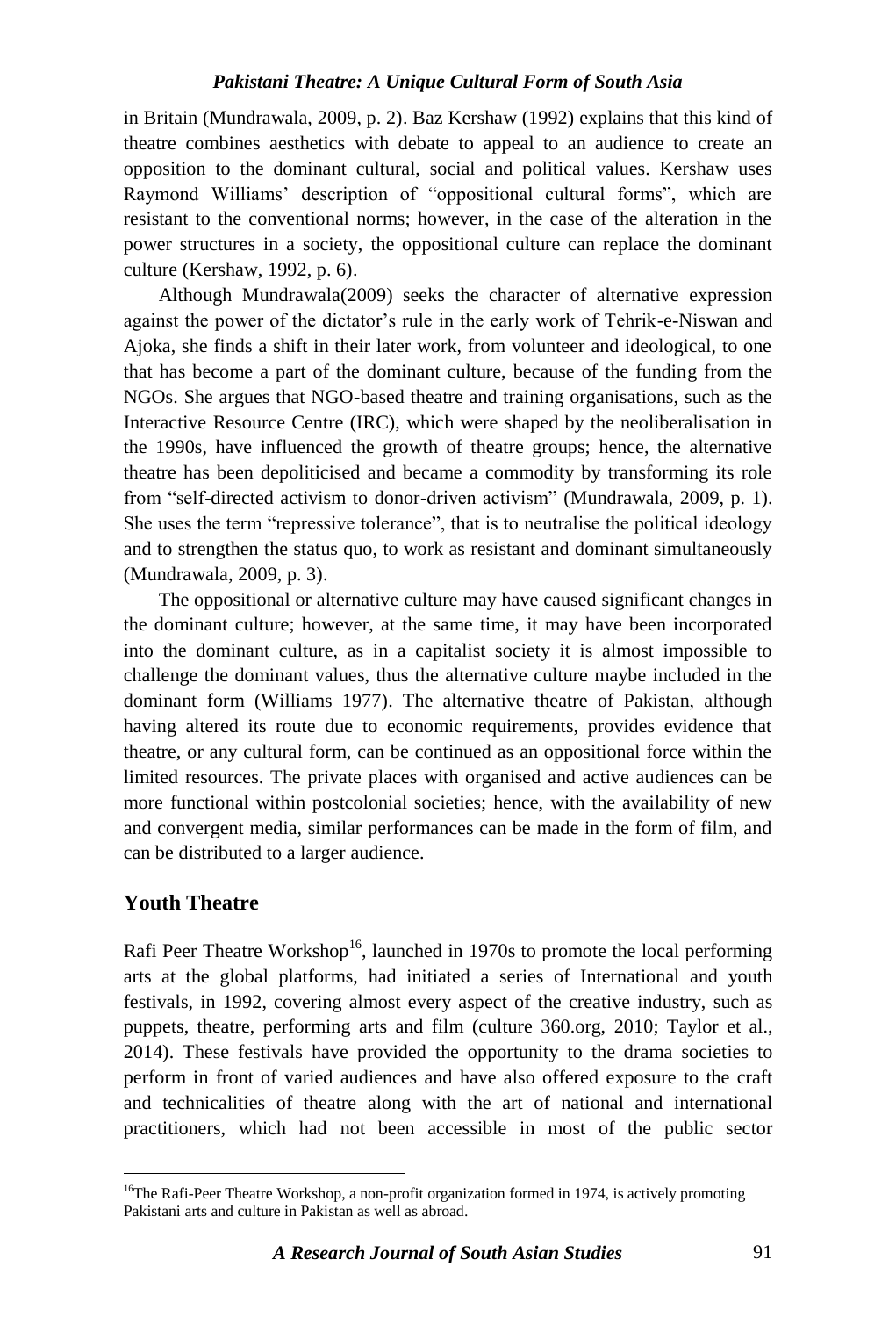universities and colleges, at that time. In these festivals, a generalised censor policy has been applied, which did not ruin the basic content and message.

These festivals have become the constant feature of the cultural activities in the country, which also have worked as a platform for the alternative expression of youth. For instance, the National College of Arts (NCA) has presented entertaining and thought-provoking performances. The University of Engineering and Technology (UET), Lahore, has performed the dramatised versions of some of the prominent international novels and short stories. The Government College University (GCU) (2014) has concentrated on staging original scripts.Natak, the performing arts group of the University of the Punjab, have experimented with short films, television productions and theatre; however, the group only continued with the theatre, because it was possible to carry on with minimum resources (Bhatti 2012). Performers from these campus theatre groups have helped the growth of professional, amateur and social activist production companies(Taylor et al., 2014).

The researcher has been associated with Natak, since 1994. Most of its productions are based on social issues with a focus on the underlying layers of a problem. These presentations normally missed the gloss of elite theatre, due to the seriousness of the subjects, limited resources and the middle-class background of the participants. The idea is to use the medium to highlight the core issues of the society, in a light comedy style, to educate the middle-class youth and leave them with a question to answer by themselves. *AisaKaisaChalayGa/ It will not Work* (2006-07), a theatre play by Natak, is based on the issue of child labour. The narrative suggests a solution is in education; however, the financial condition of their families does not allow them to leave their jobs to attend any school. Although, the system does not offer any solution to this problem, a dedicated teacher wants to educate these kids on his own. Thus, he settles a time with these kids, so that their study can remain unnoticed by their elders. Neither the society, nor the system favour this practice. Besides, Malangi, one of the grownup kids, performed by Majid Rana, also suspects the intentions of the teacher. The play presents different aspects of the problem; however, the climax suggests no solution within the existing system. The play's *denouement* brings hope, as the elders resolve the issue by allowing their kids to study in their spare time.

It was strange that, Natak, as a continuous movement to raise questions and to evoke enlightenment, had faced political pressures, in late 1990s and early 2000s, from both; left and right wing pressure groups. Indeed, local theatre, based on Urdu or Punjabi language to enlighten masses with middle class ideology, has never been on the priority list of the left-wing followers of the colonial legacy. On the other hand, theatre as a medium, with a ting of critical realism, has certainly not been suited to the right-wing pressure groups. Bhatti(2012, p.101) has also include this observation in his research work on theatre of Lahore. Later, the ideology of left or right has been merged, and it's more or less changed into power politics, and theatre is a space which can provide a space to all kind of ideologies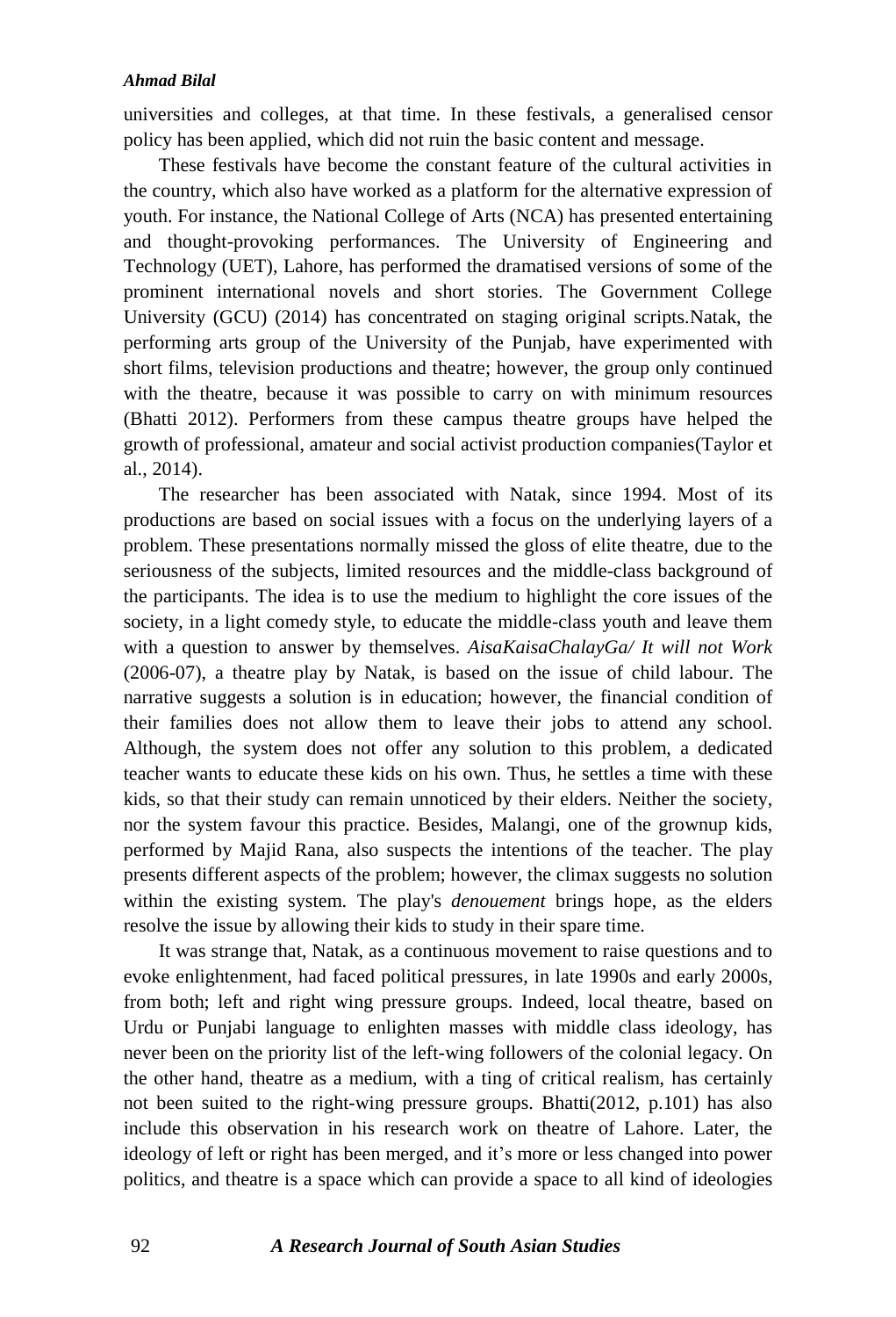and notions to display themselves, and offer a chance to its audience to choose the best suited philosophies.

Pakistani establishment has realized the importance of media to launch and propagate the national policies; thus a media boom can be observed after the Media Liberation Act 2002 (Bilal, 1990). The expansion of television industry has raised the need for trained professionals, so the need for the formal study of performing arts was realised for the first time. Some diploma courses were started at the Alhamra Lahore Arts council, and National Academy of Performing Arts (NAPA) in Karachi was founded in 2005. NAPA has been training limited number of youngsters in field of theatre and music (NAPA, 2018). However, it is suggested in the *Cultural and Creative IndustriesReport* that awareness about the importance of theatre and performing arts should be realized at the level of higher education, so that the degree programs can be launched(Taylor et al., 2014).

## **Conclusion**

Theatre and Performing arts have never enjoyed a respectable status or authority within the cultural and religious value system in Pakistani society. Indeed, it had scene restrictions throughout its history in Pakistan. However, theatre has become more relevant with the growth of media after the Act of 2002. Indeed, Theatre can work as an incubator to raise new talent for the modern media, film and television Practitioners of film, radio, and television, had been benefited from their exposure of theatre. Fundamental elements of direction; blocking, place of action, and *miseen-scene* to engage audience, along with the basic of acting; dialogue delivery, voice control and poise in movement can only be learnt at theatre. However, its place is quite uncertain within the cultural and religious value system, as it is disapproved by a few of the specific sects. Authorities seem to be least bothered about promoting or preserving this art form. Indeed, a very few institutions and individuals understand the importance of theatre. Thus, it can only be safeguarded and promoted by some diehard passionate persons. A new generation of theatre practitioners with conscious efforts can preserve and promote this art form; however, it could achieve the level of an ultimate form of aesthetic expression, only if its importance is realised by the authorities and television networks.

# **Interviews**

Ahmad, Sohail. Interview. Researcher. Dec 2008. Nasir, Agha, interview by Researcher.March 2013. Tahir, Naeem. Interview. Researcher. March 2013.

## **References**

Abbas, M. (2012). Remembering Faizan. Retrieved January 2, 2015, from http://tribune.com.pk/story/485866/remembering-faizan/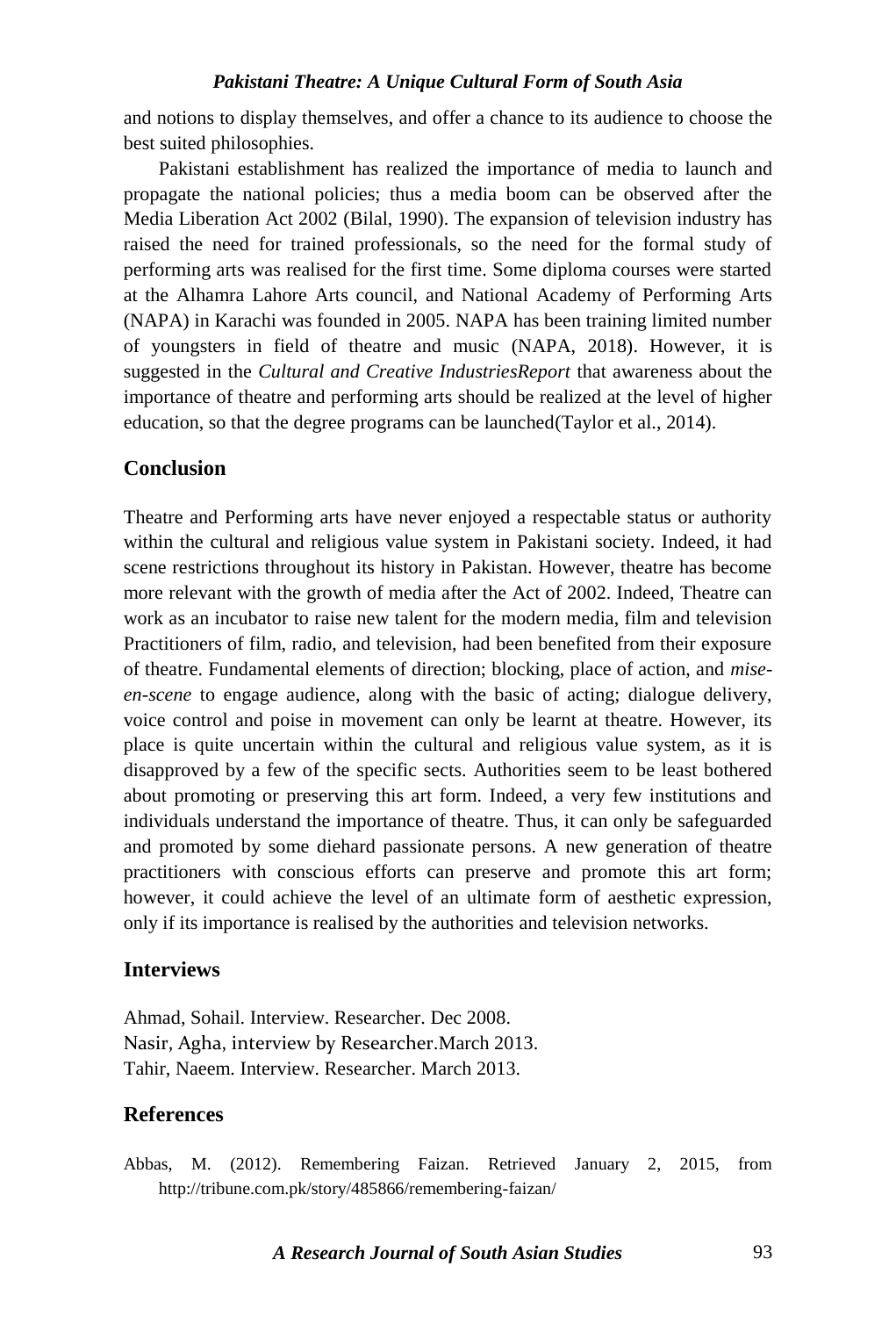Ali, S. (2007, August 12). On the rigt path. *The News*, p. 36.

- Ansari, T. H. (2014). THE CULTURAL AND LITERARY CONTRIBUTION OF NAWAB WAJID ALI SHAH. *International Journal of English Language, Literature and Humanities*, *II*(III), 181–189. Retrieved from http://ijellh.com/papers/2014/july/20-181-189-july-2014.pdf
- Azher, A. (1991). Preface. In A. N. Fouzia Saeed, *Women in Folk Theatre.* Islamabad: Lok Virsa.
- Banham, M. (2000). *The Cambridge Guide to Theatre*. (M. Banham, Ed.) (2nd ed.). Cambridge: Cambridge University Press. Retrieved from https://books.google.com.pk/books?redir\_esc=y&id=8qMTPAPFGXUC&q=postpartition#v=onepage&q=goverment college&f=false
- Bhatti, M. S. (2012). *Lahore Main Urdu Theter ki Rawayat aur Irtaka (Qayam-e- Pakistan Kay Baad)*. Govt. College University. Retrieved from http://eprints.hec.gov.pk/view/subjects/b5L.html
- Bilal, A. (1990). Emergent Cinema of Pakistan. *Bazyaft*, *6*(January), 13–21.
- Britannica. (2018). Natyashastra | Indian drama treatise. Retrieved March 30, 2018, from https://www.britannica.com/topic/Natyashastra
- Chaillet, N., Guthrie, T., & Davis, T. C. (2018). Theatre | art | Britannica.com. Retrieved March 11, 2018, from https://www.britannica.com/art/theatre-art
- culture 360.org. (2010). Mapping New Media in Pakistan. Retrieved June 2, 2014, from http://culture360.asef.org/asef-news/mapping-new-media-in-pakistan-research-paperout/
- Egan, E. (2002). Pakistan Cinema: Between the Domestic and the Regional. *Asian Cinema*, (Spring/Summer), 27–38.
- Gargi, B. (2015). South Asian arts Dance and theatre | Britannica.com. Retrieved March 29, 2018, from https://www.britannica.com/art/South-Asian-arts/Dance-and-theatre
- Gauhar, M. (2017). Crossing Frontiers: Shared Concerns in Alternative Theatre. *Indian International Centre Quarterly*, *24*(2), 250–258.
- GC University. (2014). GC Dramatic Club. Retrieved January 3, 2015, from http://www.gcu.edu.pk/drasoci.htm
- Iwuchukwu, O. (2008). *Elements of Drama*. (A. R. Yesufu, Ed.) (1st ed.). Lagos: National Open University of Nigeria. Retrieved from http://nouedu.net/sites/default/files/2017- 03/eng 162.pdf
- Jalibi, J. (1984). *Pakistan the Identity of Culture* (1st ed.). Karachi: P.I.D.C. Printing Press.
- Jālībī, J. (1989). Tareekh-e-Adab-e-Urdu Volume-001. Retrieved March 8, 2018, from https://www.rekhta.org/ebooks/tareekh-e-adab-e-urdu-volume-001-jameel-jalibiebooks
- Jones, R. L. (2018). *The Last King in India*. London: Hurst. Retrieved from https://www.hurstpublishers.com/book/the-last-king-in-india/
- Kershaw, B. (1992). *The Politics of Performance: Radical Theatre as Cultural Intervention*. New York: Routledge. Retrieved from http://www.amazon.co.uk/The-Politics-Performance-Cultural-Intervention/dp/0415057639
- Khan, F. A. (2000). Street Theatre in Pakistani Punjab: The Case of Ajoka, Lok Rehs, and